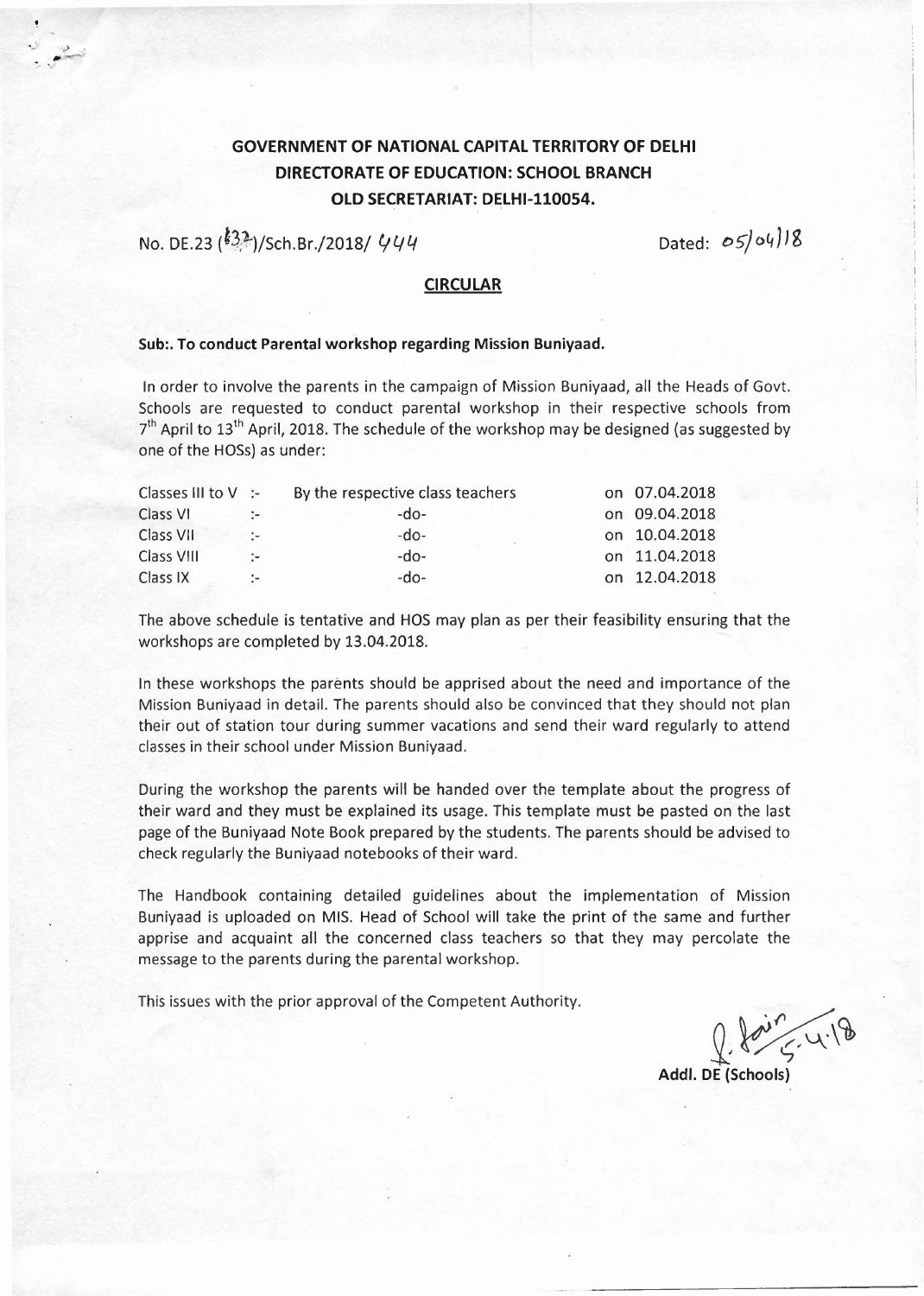## **All Heads of Govt. Schools under Directorate of Education through DEL-E.**

No.F.DE.23 (63<sup>2</sup>)/Sch.Br./2018/ 444 Copy to:-

Dated:  $\sigma$ *S/oy*//8

- 1. PS to Secretary (Education), Delhi.
- 2. PSto Director (Education), Delhi.
- 3. Director, SCERT.
- 4. **All** RDEs/DDEs (District/Zone)/DEOs to ensure compliance.
- 5. OS (IT) to please paste on website.
- 6. Guard file.

lime

~ **Nodal Officer**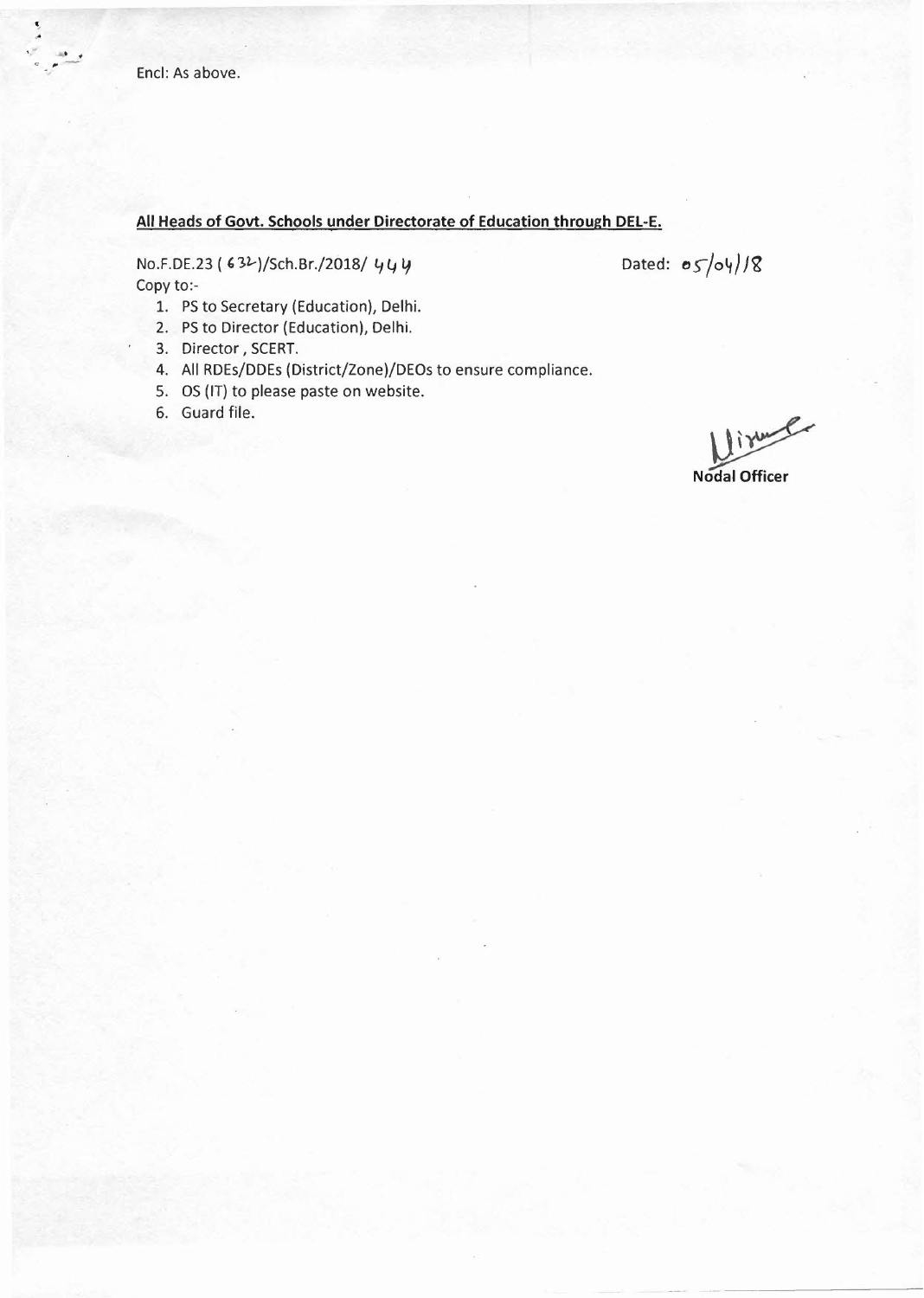



तारीख-शुरुआत तारीख-